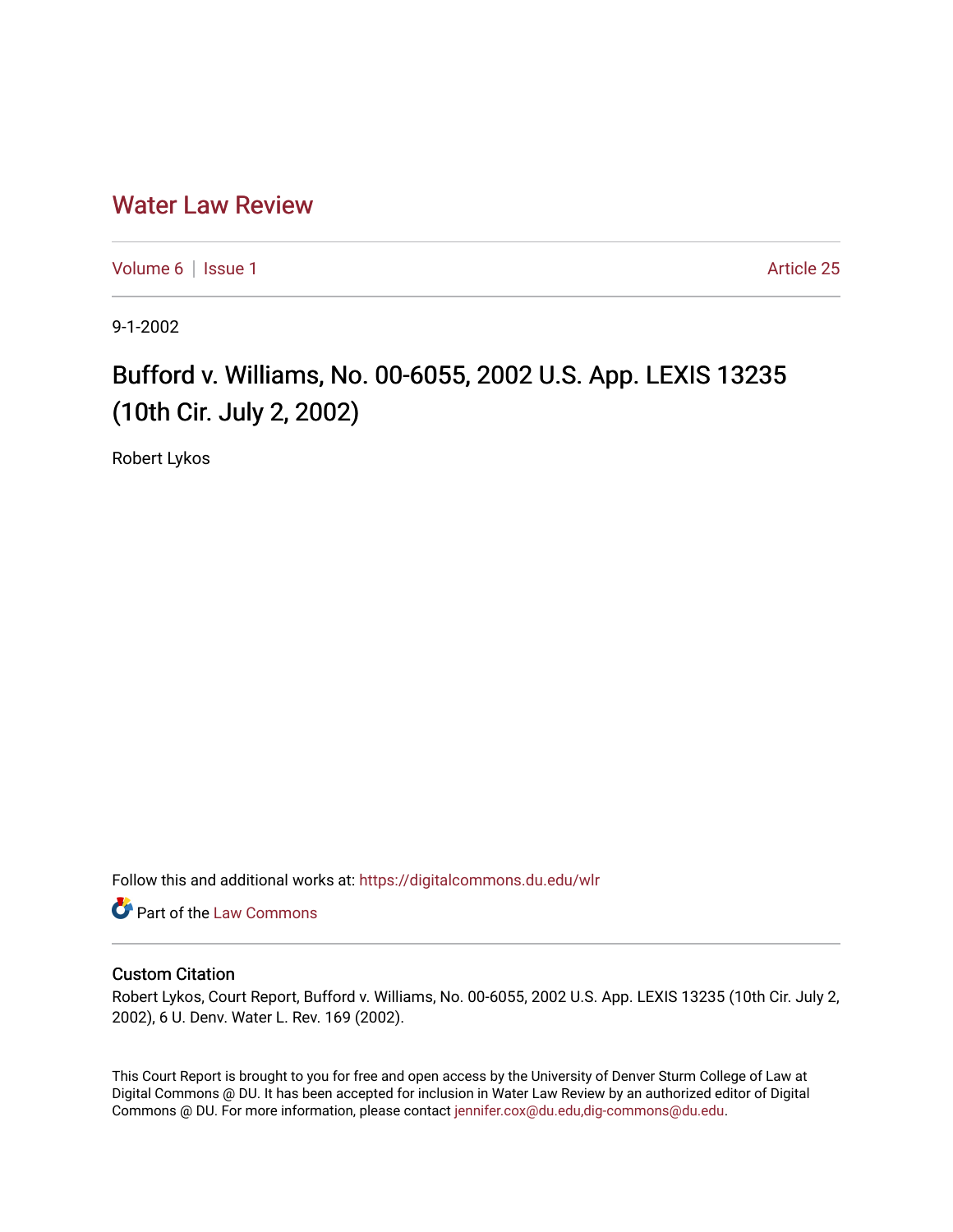course of conduct was not sufficient to prevent a showing of injury. The Ninth Circuit found that because the individuals alleged a sufficient injury-in-fact to confer standing, the State Agencies also had standing since their members could sue in their own right.

The Ninth Circuit also addressed the BOR's second argument that claim and issue preclusion resulting from previous administrative and judicial proceedings regarding the New Melones Unit management barred the action. The Ninth Circuit stated claim preclusion applies where: (1) prior litigation involved the same parties or parties in privity; (2) prior litigation involved the same claim or cause of action; and (3) a final judgment on the merits terminated the prior litigation. Applying this rule, the Ninth Circuit found claim preclusion did not bar the current action because courts will narrowly construe the scope of the prior litigation to the "same transactional nucleus of facts." Since the prior actions challenged BOR releases under different New Melones plans, and not under the New Melones plan as adjusted to comply with the Act, the Ninth Circuit held claim preclusion did not bar the action.

The Ninth Circuit then addressed the BOR's claim that issue preclusion barred the action. The Ninth Circuit noted issue preclusion applies where: (1) a judgment on the merits resolved the issue in question in a prior suit;  $(2)$  the second action involves the same parties or parties in privity; and (3) the second action is based on the same cause of action. The Ninth Circuit held issue preclusion did not bar the action, stating the "same cause of action" requires "identical" and not "merely similar" issues litigated. Because the Ninth Circuit found the prior action here was only similar because it challenged BOR operations from 1995 to 1997, and the current action challenged BOR operations under a different management plan in 1999, issue preclusion also did not bar the action.

*Jared B. Briant*

#### **TENTH CIRCUIT**

Bufford v. Williams, No. **00-6055, 2002 U.S. App. LEXIS 13235 (10th Cir. July** 2, 2002) (holding that failure to establish a pollutant's point source is insufficient grounds to prove a Clean Water Act violation).

Norman and Zula Bufford ("Buffords") sought to prevent wastewater allegedly originating at Crescent Wastewater Facility, operated by Williams, from leaching onto their property, located adjacent to the facility. The Buffords claimed that the facility's groundwater interceptor trench was a pollutant point source damaging their property. The parties filed simultaneous summary judgment motions in the District Court for the Western District of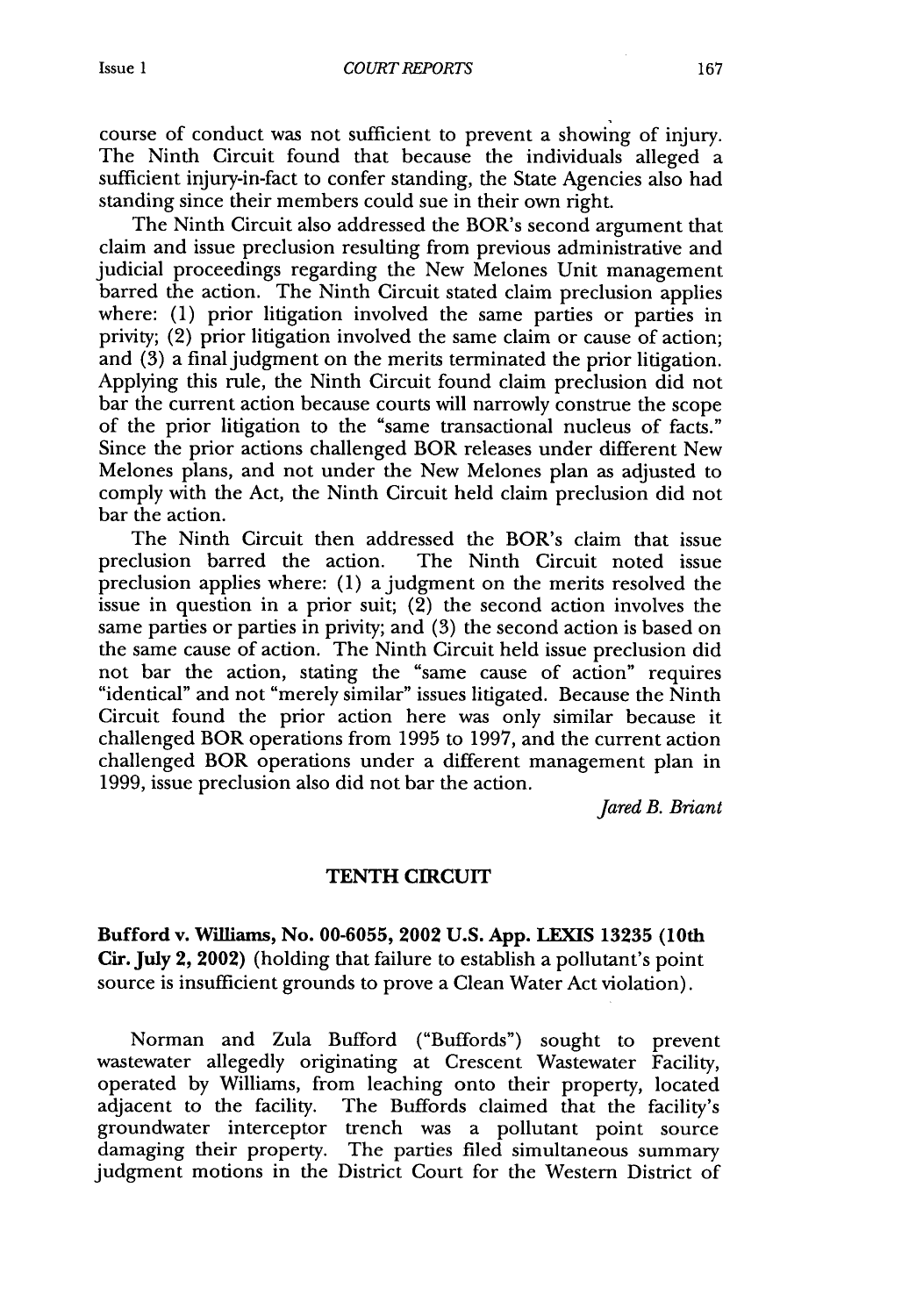Oklahoma. The court held for Williams, because the Buffords failed to establish that Williams' alleged pollutant discharge violated the Clean Water Act. The Buffords appealed to the Tenth Circuit Court of Appeals, which affirmed the judgment for Williams because the Buffords failed to show a causal connection between the facility and pollutants found on their property.

The wastewater treatment facility contained a three-tiered retention lagoon and a land applicator. As water flowed through the lagoons, its waste was broken down, and upon reaching lagoon No. three, the water was suitable for, and was subsequently used for the facility's irrigation. Its high quality water required no Oklahoma Pollutant Discharge Elimination System ("OPDES") permit. The lagoons were "no discharge" ponds, evidently without leakage. Oklahoma law required irrigation rates to not exceed the crop's ability to absorb the wastewater's nutrients, therefore the application maximized evaporation and crop uptake and minimized water pooling on the application field. Because soil also filtered wastewater, the probability for groundwater contamination was "minimal." Cracks in the sewer lines in 1994, and a 1999 tornado both required direct discharges from lagoon No. three to the application field, yet tests revealed the water's high quality was no threat to livestock or agriculture, because it was of higher quality than discharge from many facilities working under OPDES permits.

In 1998, the Buffords hired an expert to perform a Limited Environmental Site Investigation on their property. The Buffords raised cattle and used their land for grazing. Elevated fecal coliform, total organic carbon, and chemical oxygen demand levels indicated the presence of biodegradable organic materials. However, fecal coliform existed in both human and cattle waste, and it was impossible to differentiate their source. The expert admitted he: (1) did not observe the wastewater facility's water enter the Buffords property; (2) did not enter the wastewater facility; (3) did not sample water from the interceptor trench or treatment lagoons; (4) did not know details concerning the land application system, or whether it was operating when he took samples; and (5) did not know the facility's groundwater level. Yet, nevertheless he assumed that the facility was the sampled water's source.

The court found that Buffords' expert affidavits failed to provide evidence that the trench was a point source, or that fecal coliform originated at the facility. Damage to the Buffords' property was unlikely due to the fact that the wastewater lagoons held water longer than necessary to destroy fecal coliform, and it was also quickly destroyed in the environment. Williams provided evidence that the trench was an outlet for naturally occurring groundwater, however, not at outlet for the lagoon or irrigation system's discharge. The court found that the test evidence "reveal [ed] nothing" about the pollutants' source, thus, the Buffords failed to establish that the interceptor trench was a point source violating the Clean Water Act. Further, area